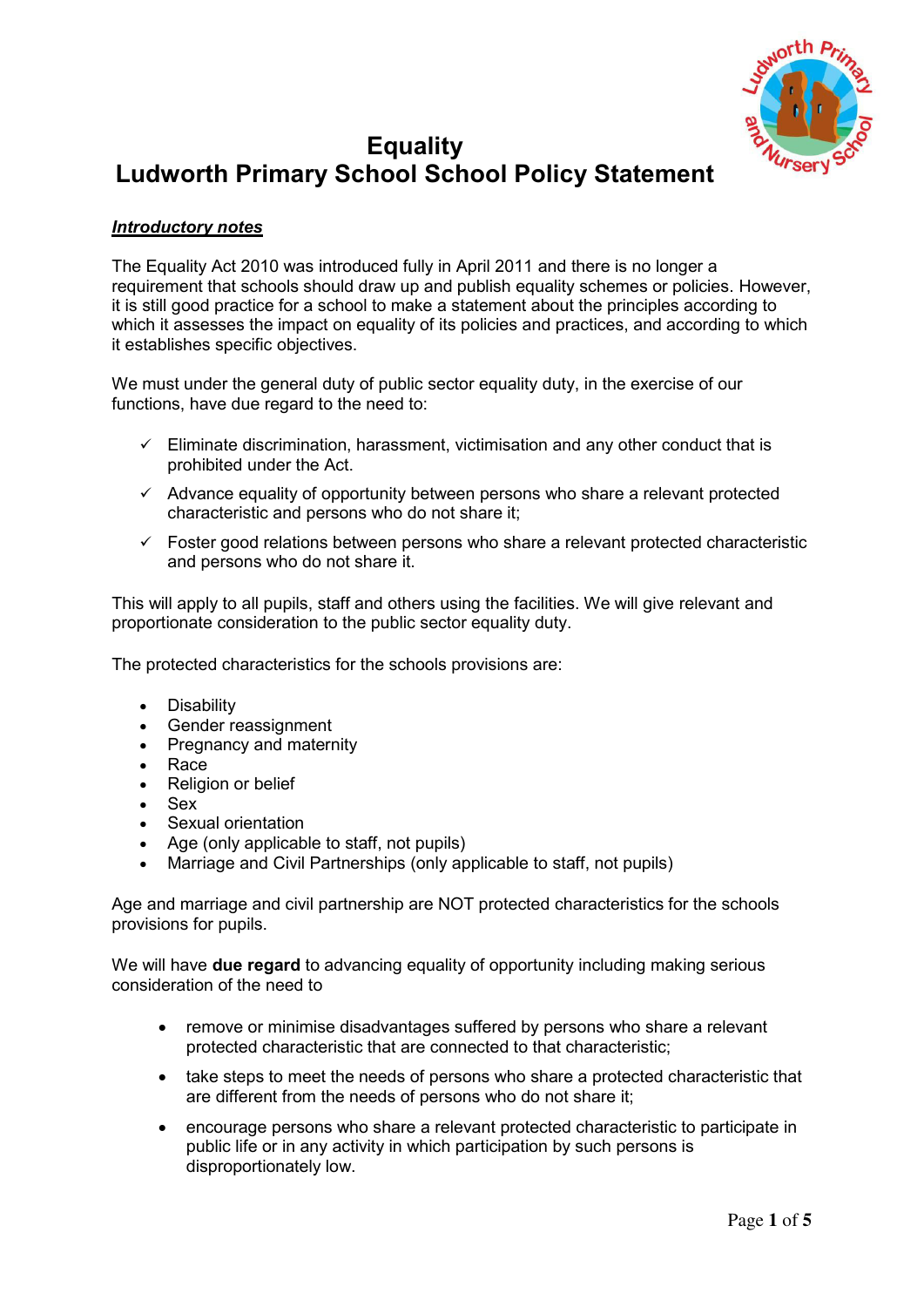We will take into account the six Brown principles of 'due regard'

- **awareness –** all staff know and understand what the law requires
- **timeliness**  implications considered before they are implemented
- **•** rigour open-minded and rigorous analysis, including parent/pupil voice
- **non-delegation –** the PSED cannot be delegated
- **continuous –** ongoing all academic year
- **record-keeping –** keep notes and records of decisions & meetings

We welcome the opportunity to be transparent and accountable. To this end we fulfil the specific duties of the Act by:

- $\checkmark$  publishing our equality information
- $\checkmark$  publishing our equality objectives

We aim to make the information accessible, easy to read and easy to find.

## *Legal framework*

We welcome our duties under the Equality Act 2010 to eliminate discrimination, advance equality of opportunity and foster good relations in relation to age (as appropriate), disability, gender reassignment, marriage and civil partnership, pregnancy and maternity, race, religion or belief, sex and sexual orientation.

We welcome our duty under the Education and Inspections Act 2006 to promote community cohesion.

We recognise these duties are essential to reflect international human rights standards as expressed in the UN Convention on the Rights of the Child, the UN Convention on the Rights of People with Disabilities, and the Human Rights Act 1998 and the Public Sector Equality Duties 2010.

## *Guiding principles*

In fulfilling the legal obligations cited above, we are guided by nine principles:

## **Principle 1: All learners are of equal value.**

We see all learners and potential learners, and their parents and carers, as of equal value.

## **Principle 2: We recognise and respect difference.**

Treating people equally (Principle 1 above) does not necessarily involve treating them all the same. Our policies, procedures and activities must not discriminate but must nevertheless take account of differences of life-experience, outlook and background, and in the kinds of barrier and disadvantage which people may face.

\*There are some areas where a school with a religious character can make exceptions on some certain prescribed grounds. These are discussed at the end of the document.

**Principle 3: We foster positive attitudes and relationships, and a shared sense of cohesion and belonging.** 

We intend that our policies, procedures and activities should promote: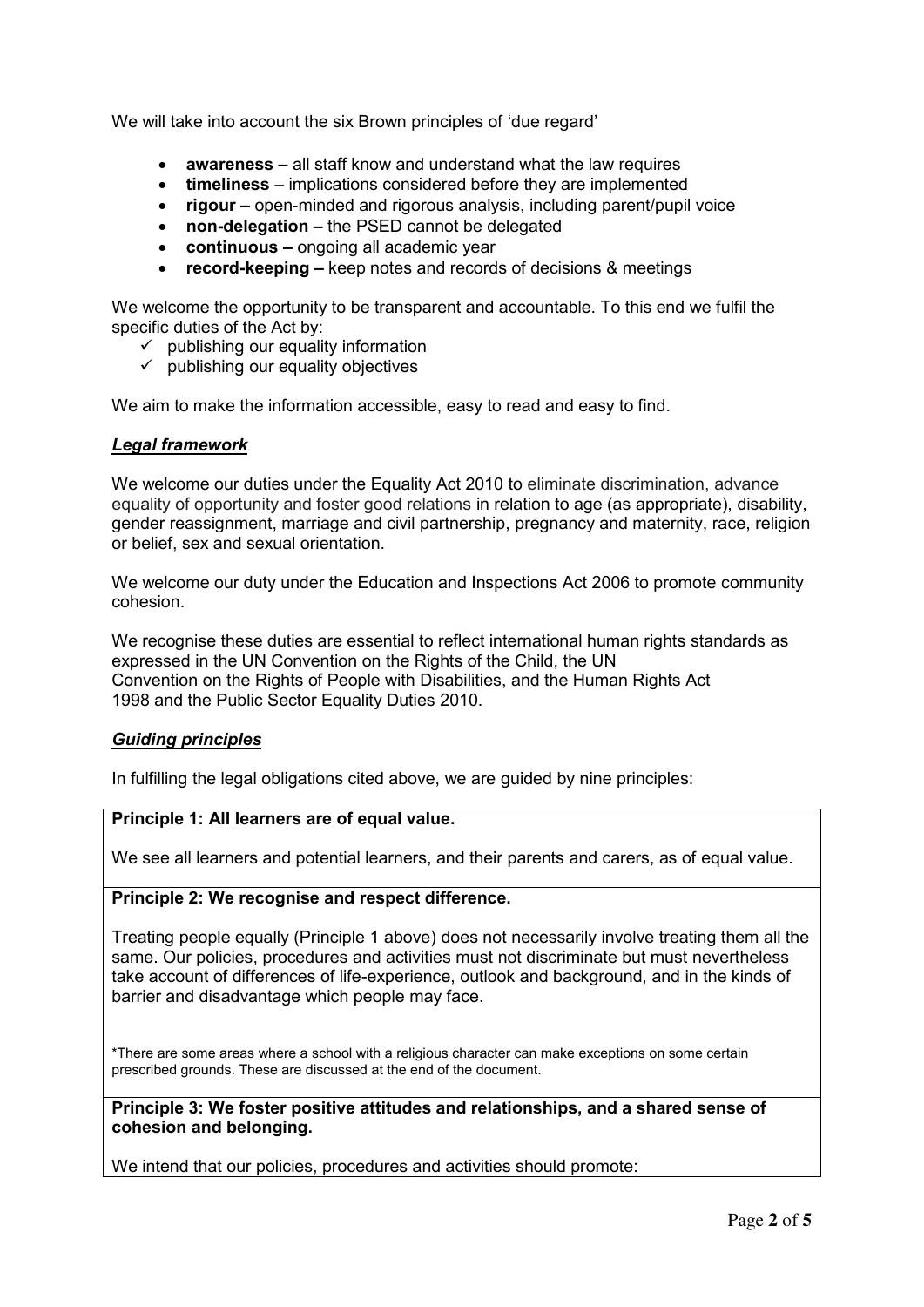- positive attitudes towards disabled people, good relations between disabled and non-disabled people, and an absence of harassment of disabled people
- positive interaction, good relations and dialogue between groups and communities different from each other in terms of ethnicity, culture, religious affiliation, national origin or national status, and an absence of prejudicerelated bullying and incidents
- mutual respect and good relations between boys and girls, and women and men, and an absence of sexual, homophobic and transphobic harassment.
- positive attitudes and understanding of those women pregnant or during maternity.

## **Principle 4: We observe good equalities practice in staff recruitment, retention and development**

We ensure that policies and procedures should benefit all employees and potential employees, for example in recruitment and promotion, and in continuing professional development.

\*There are some areas where a school with a religious character can make exceptions on some certain prescribed grounds. These are discussed at the end of the document.

# **Principle 5: We aim to reduce and remove inequalities and barriers that already exist**

In addition to avoiding or minimising possible negative impacts of our policies, we take opportunities to maximise positive impacts by reducing and removing inequalities and barriers that may already exist.

# **Principle 6: We consult and involve widely**

People affected by a policy or activity should be consulted and involved in the design of new policies, and in the review of existing ones. We consult and involve all sectors of the school community.

# **Principle 7: Society as a whole should benefit**

We intend that our policies and activities should benefit society as a whole, both locally and nationally, by fostering greater social cohesion, and greater participation in public life.

# **Principle 8: We base our practices on sound evidence**

We maintain and publish quantitative and qualitative information about our progress towards greater equality.

# **Principle 9: Objectives**

Every four years we formulate and publish specific and measurable objectives, based on the evidence we have collected and published. The objectives which we identify take into account national and local priorities and issues, as appropriate. We keep our equality objectives under review and report annually on progress towards achieving them.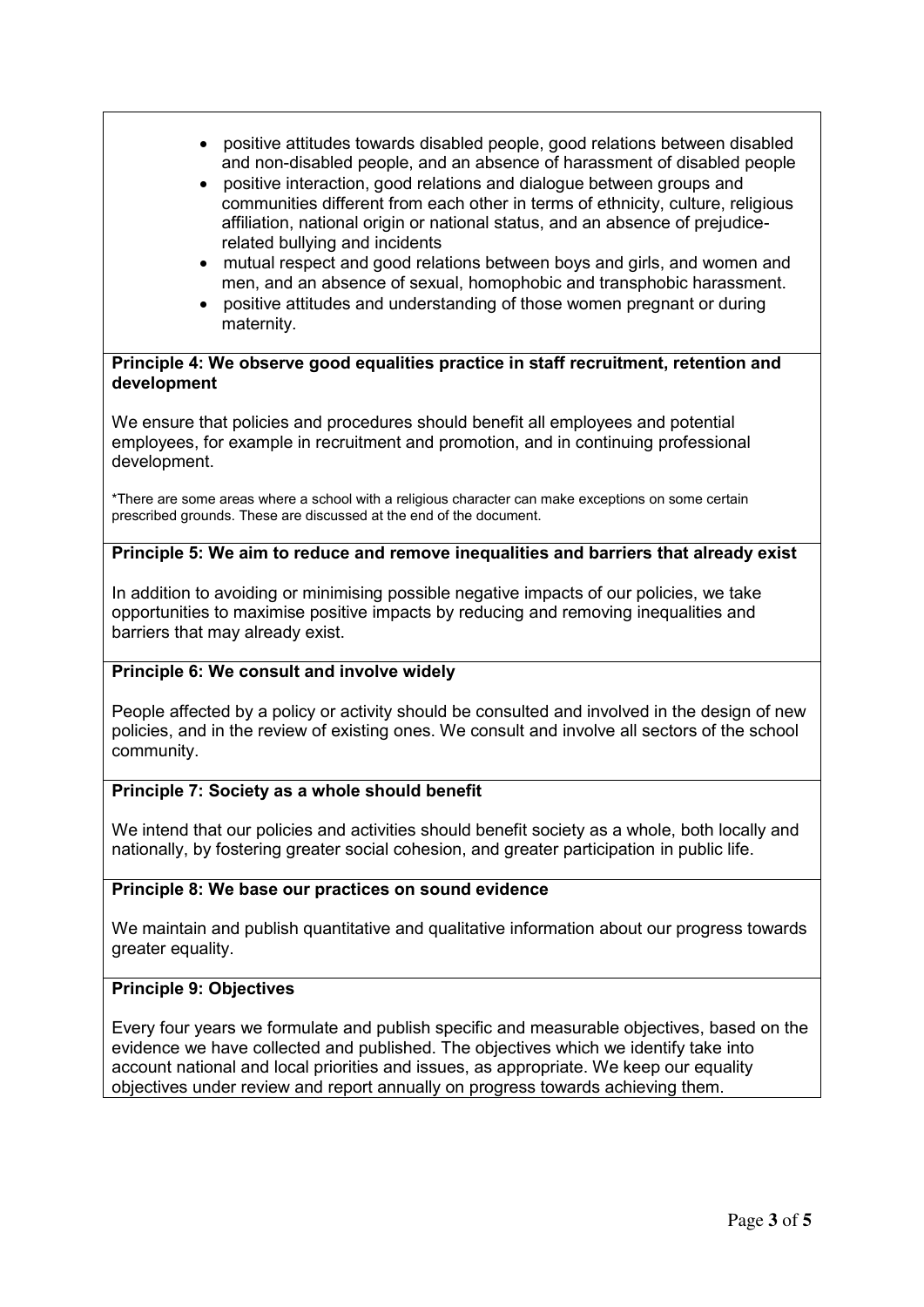# *The curriculum*

We keep each curriculum subject or area under review in order to ensure that teaching and learning reflect the nine guiding principles.

## *Ethos and organisation*

We ensure the guiding principles apply to the full range of our policies and practices, including those that are concerned with:

- pupils' progress, attainment and achievement
- pupils' personal development, welfare and well-being
- teaching styles and strategies
- admissions and attendance \*
- staff recruitment, retention and professional development \*
- care, guidance and support
- behaviour, discipline and exclusions
- working in partnership with parents, carers and guardians
- working with the wider community.

*\*These items are discussed further at the end of the policy as there are exceptions for schools with a religious character.* 

## *Addressing prejudice and prejudice-related bullying*

The school is opposed to all forms of prejudice which stand in the way of fulfilling the legal duties.

There is guidance in the Behaviour Policyand Anti-Bullying Policy on how prejudice-related incidents should be identified, assessed, recorded and dealt.

We take seriously the importance of recording the numbers, types and seriousness of prejudice-related incidents at our school and how they are dealt with. We also investigate potential patterns and trends of incidents.

## *Roles and responsibilities*

The governing body is responsible for ensuring that the school complies with legislation, and that this policy and its related procedures and action plans are implemented. An identified member of the governing body has a supporting role regarding the implementation of this policy.

The headteacher is responsible for implementing the policy; for ensuring that all staff are aware of their responsibilities and are given appropriate training and support; and for taking appropriate action.

All staff are expected to:

- promote an inclusive and collaborative ethos in their classroom
- respond to prejudice-related incidents that may occur
- incorporate the principles of this policy into the curriculum
- keep up-to-date with equalities legislation relevant to their work.